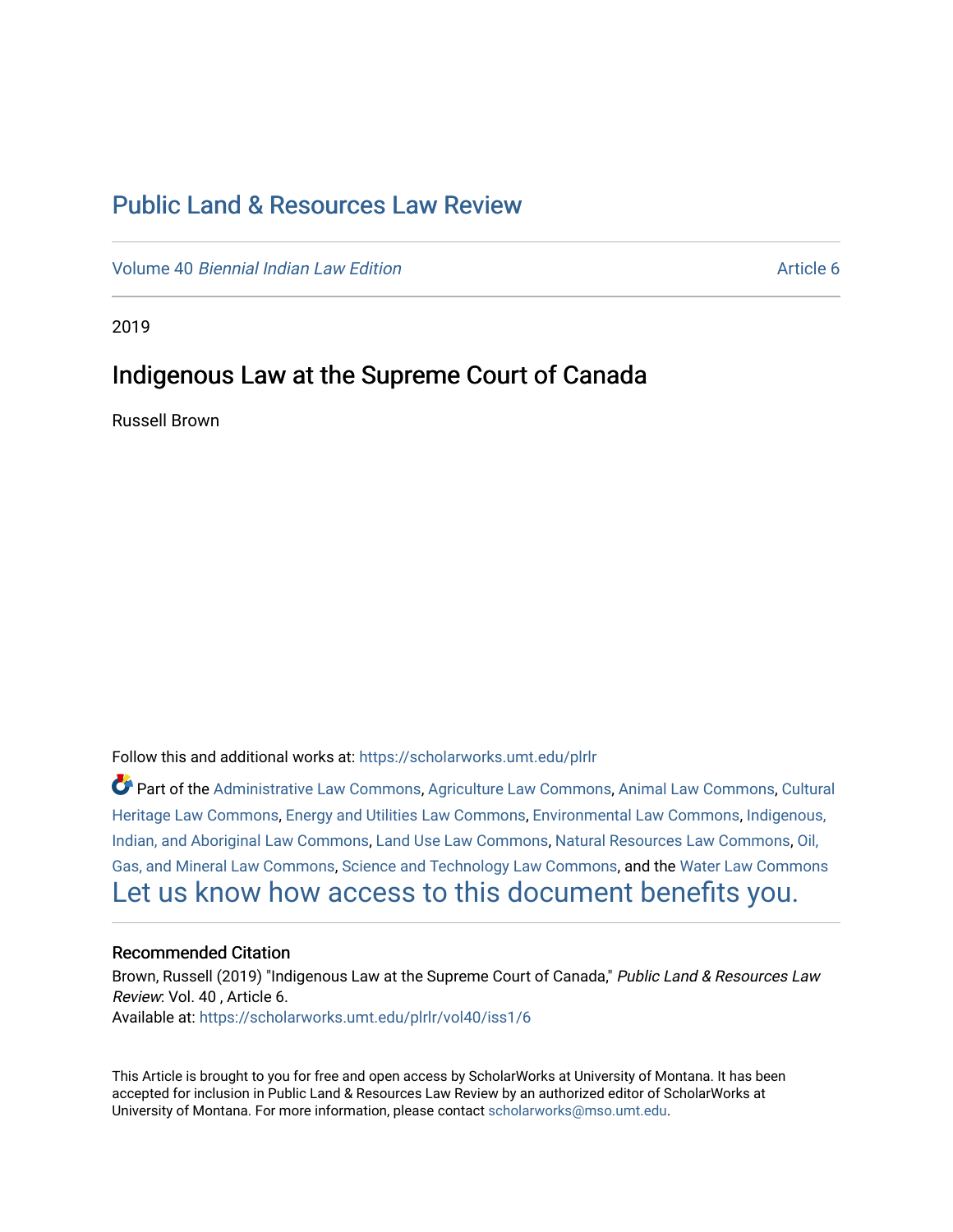#### **Indigenous Law at the Supreme Court of Canada**

### **The Honorable Russell Brown\***

First, let me thank Dean Kirgis for his kind invitation to visit the University of Montana, and to Professors Zellmer, Bryan and Mills, and their colleagues for all the work they have done to make this visit so very rewarding.

I actually feel very much at home in Montana. I developed something of a love affair with this state when I was 12 years old and my aunt and uncle took me to Glacier National Park.

And when my own children were younger and we still lived in Alberta, we camped most years in Montana, and not only in Glacier, but on the banks of the Yellowstone River, the Musselshell, and the Jefferson. We've listened to folk bands in Great Falls and watched Fourth of July fireworks at Billings Heights. My family made repeat visits in successive years to the Great Northern Carousel in Helena and to the Museum of the Rockies in Bozeman. My younger son and I have ridden horseback on trails cut as far north as Chief Mountain and as far south as Paradise Valley. And in my living room in Ottawa is a very large oil painting depicting the view looking south to Goat Haunt and Mt. Cleveland, in Glacier National Park.

I recount all this not to convey some sense of Montana provenance or street credibility, but rather to explain why I say—as odd as it might sound to hear this coming from someone in my position—that I feel more at home in Montana than I do almost anywhere else (including eastern Canada, where I have set up camp since my appointment to Ottawa). And, to explain why I say that I'm very happy to be back.

In late July 2015, during the same week that the Prime Minister asked me to accept an appointment to the Supreme Court, our then Chief Justice Beverley McLachlin (a previous visitor to this law school, I might add, who was raised not far from here, just inside Alberta) was asked at a public event to identify the type of case that *she* foresaw dominating our docket in the years ahead. Her answer was "section 35 claims," which refers to the section of our 1982 constitutional document which recognizes and affirms the aboriginal rights of the Indigenous peoples of Canada.

<sup>\*</sup> Justice, Supreme Court of Canada.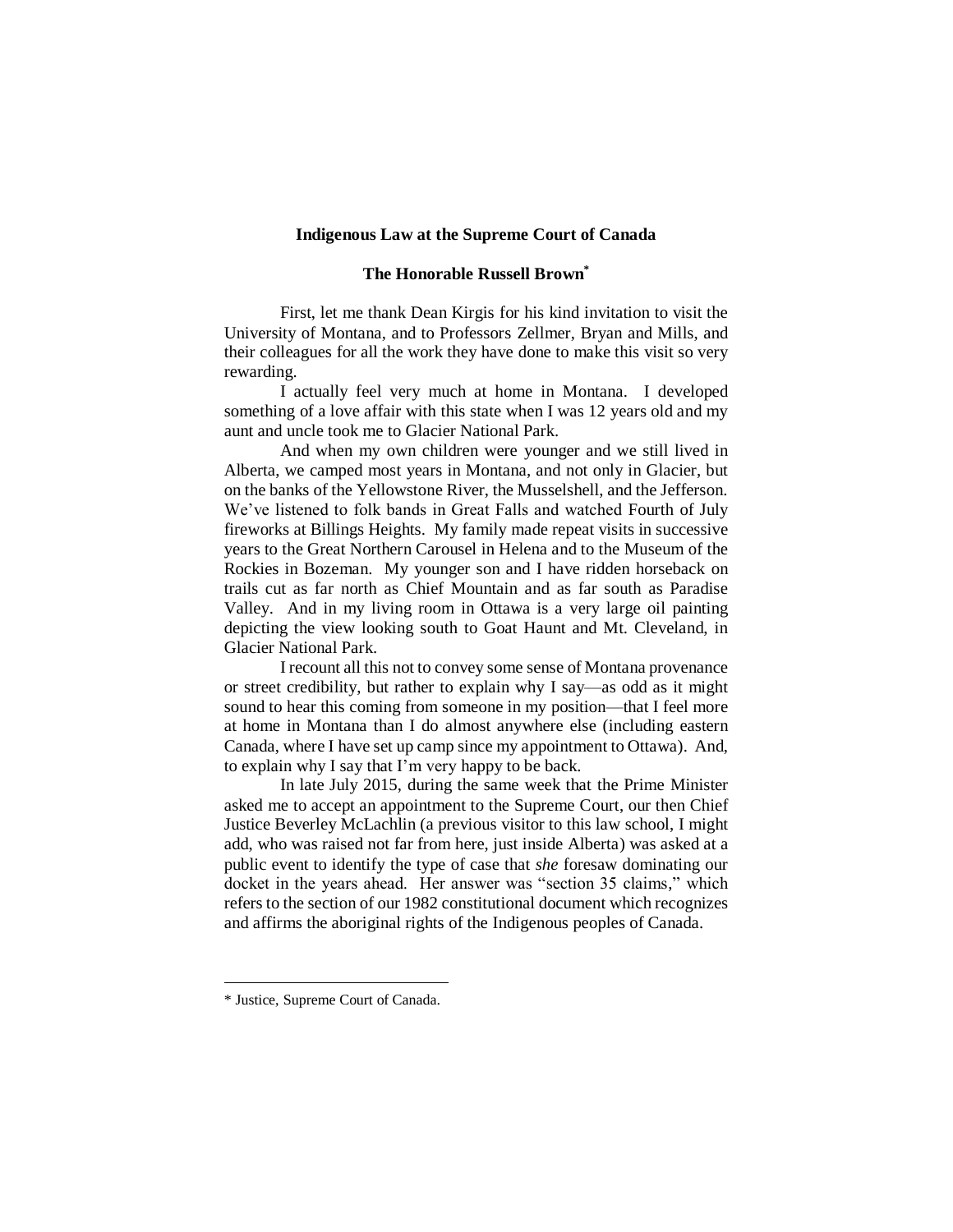This answer was unsurprising, since the law on § 35 was already in significant flux, and since cases on § 35 had occupied much of the Court's docket over the previous 15 years. But it was also foreboding, since the pace of developments over the past 15 years had left many wondering "what more could there *be*?"

I thought then, however—and I still think now—that she was probably *right*. So, let me first review what had already come by then.

The history of colonial settlement and the exercise of colonial state power in Canada over Indigenous peoples is, broadly speaking, not dissimilar to yours in that it is one of European settlement, Indigenous displacement, treaties, reserves, denial of civil rights, and a gradual extending of civil rights. But there are particular features of that history in Canada that merit special mention.

First, treaties have come late to the game in certain parts of the country. Canada treated with its Inuit population only 25 years ago: in 1993, with the *Nunavut Land Claims Agreement*. 1 And only a very small part of British Columbia, our westernmost and third-largest province, has been formally ceded by treaties, and treaty negotiations over the rest of that province as well as much of the northern territories are ongoing today. As I will come to explain, this dearth of treaties in British Columbia has influenced significantly the development of our law under § 35.

Second, our federal structure—which was constitutionally enshrined in 1867 when the present Canadian state was formed by the confederation of three former British colonies in what is now eastern Canada—is designed in such a way that necessitates the involvement of both the federal *and* provincial governments in treaty negotiations.<sup>2</sup> And that is because our 1867 constitutional document confers jurisdiction on the *federal* government for "Indians, and Lands reserved for Indians," but also allows *provincial* governments to affect the interests of such "Indians" through the passage of provincial laws of general application on matters falling within their own jurisdictional responsibilities. Those provincial responsibilities include property and civil rights, which empowers provinces to regulate most types of industrial activities, and management of Crown (that is, public) lands, which empowers provinces to regulate activities such as mining and lumbering.

<sup>1.</sup> Nunavut Land Claims Agreement Act, S.C. 1993, c. 29.

<sup>2.</sup> *Constitution Act, 1982*, being Schedule B to the *Canada Act 1982* (UK), 1982, c. 11, formerly the *British North America Act*, (UK), 30 & 31 Victoria, c. 3.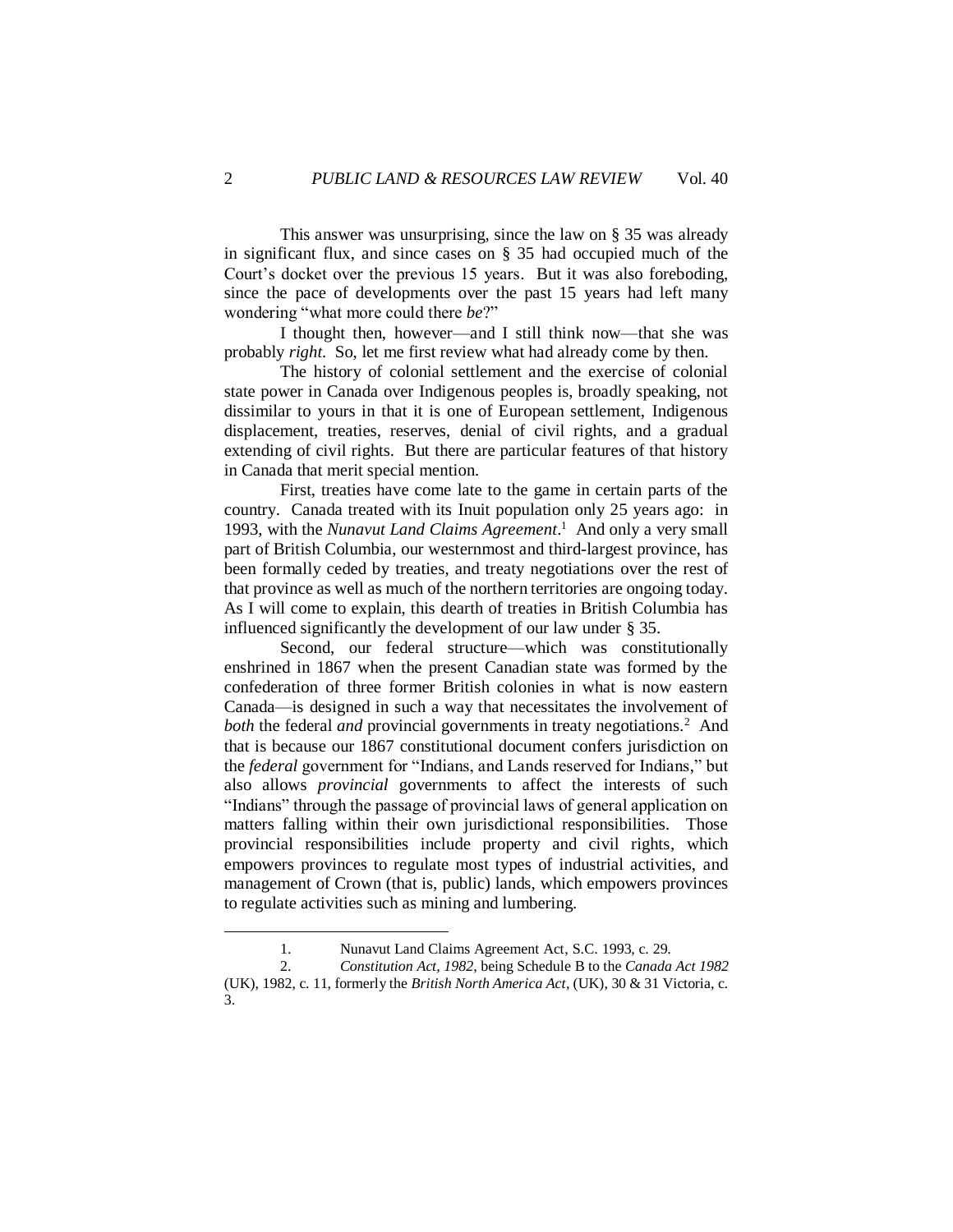It becomes readily apparent, then, that both the federal government and the provinces have to be at the treaty table. Just as a simple illustration of why that is so, consider the federal jurisdiction over "Lands reserved for Indians." Those lands would be Crown lands—that is public lands, the management of which is a provincial responsibility. So clearly our Constitution contemplates that *both* orders of government have a role in the Canadian state's relationship with Indigenous peoples.

So, I mentioned three distinct features of our history that are important to set the stage: first, the dearth of treaties in some areas; and second, the nature of our federal division of powers. Now the third is something that is much more recent. And, unfortunately, it also represents among the darkest stains on Canadian history.

Starting in the 1880s, Canada separated Indigenous children from their parents, sending them to residential schools, often far away from their families and ancestral lands. This was not done to educate them, but to break their link to their culture and identity. This was part of a deliberate and coherent policy to eliminate Indigenous peoples as distinct peoples and—against their will—to assimilate them, so far as was thought possible, into the Canadian mainstream. Funded by the federal government and run by the Roman Catholic and Protestant churches, the system expanded to 139 schools over the years, through which at least 150,000 Indigenous children were passed through. Although most of the schools had closed by the late 1970s—the one in the area in which I grew up closed in 1976—the last federally supported residential schools closed only in the late 1990s.<sup>3</sup>

For the children in these schools, life was lonely and alien. Buildings were poorly located, poorly built, poorly heated and poorly maintained. The staff was limited in numbers, inadequately trained and inadequately supervised. Discipline was harsh, daily life highly regimented, and sexual and physical abuse widespread. Indigenous languages and cultures were suppressed and denigrated. Educational goals and technical training often gave way to the drudgery of chores necessary to keep the schools self-sustaining.

And I can tell you—and this is my personal testimony, since I was raised in a community where children I knew went to these schools—that these schools destroyed families and family life. They impaired

<sup>3.</sup> See, generally, *Final Report of the Truth and Reconciliation Commission of Canada*, (2015), [http://nctr.ca/assets/reports/Final%20Reports/](http://nctr.ca/assets/reports/Final%20Reports/Principles_English_Web.pdf) [Principles\\_English\\_Web.pdf.](http://nctr.ca/assets/reports/Final%20Reports/Principles_English_Web.pdf)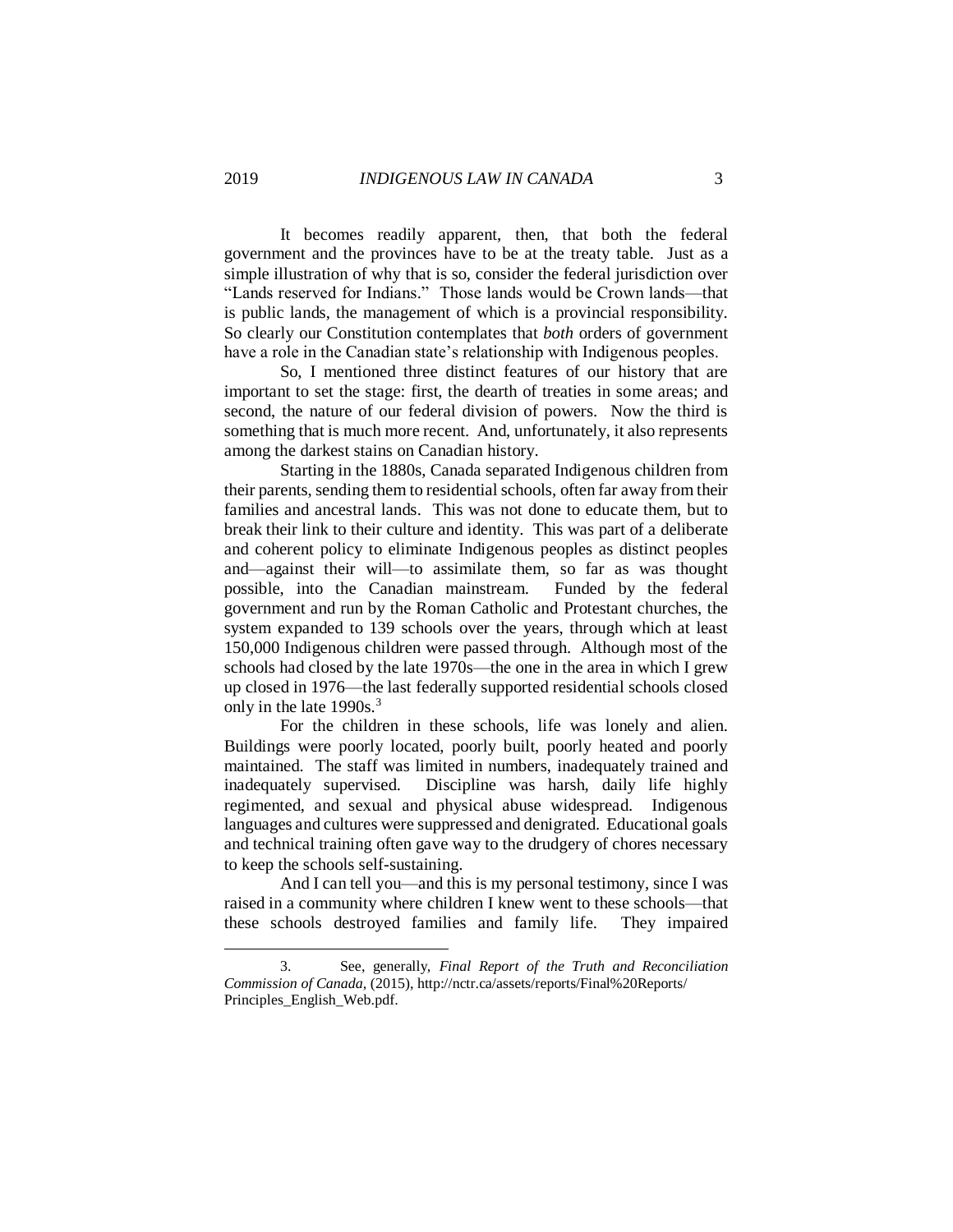community life. The echoes in these communities reverberate today, where both victims and abusers often continue to live side by side. Only now, by way of a Truth and Reconciliation Commission that reported to Parliament in 2015, are we beginning to understand the depth and breadth of damage done.

Inasmuch as residential schools were designed, and, indeed this was their prime mission, to transform Indigenous children into something less Indigenous or, preferably non-Indigenous, this aspect of our history has *also* formed an important backdrop to the understanding of the content of § 35. Although I haven't heard it put this way, I see the legacy of those schools playing out in this sense: they give a kind of normative force to § 35's guarantee of aboriginal rights. Because they show how things can, even in a relatively benign country like Canada, go terribly wrong when one doesn't consider Indigenous peoples as rights-holding peoples *as such*.

As I say "as such" intentionally. To have aboriginal rights, of course, means that one has rights *as an aboriginal person*. And when we lose track of that premise which underlies the constitutional granting of such rights—that these are *distinct* peoples, with *distinct* legal rights—we fall into the same trap into which our settler forbears also fell. That natural, but deeply unfortunate human trait, of wanting people to fit a particular mould that we find comfortable and familiar. And of course, there are many examples in recent history of that sort of hubris, and of its easy descent into inhumanity. And residential schools, which for this very reason I say an important backdrop to § 35, is a peculiarly *Canadian* example.

So, this was the historical background that led to our 1982 constitutional document, the *Constitution Act 1982*, and its enshrinement in § 35 of aboriginal and treaty rights. Now, how has my court applied § 35 so far?

I am going to canvass three ways. The first two, giving substance to § 35's affirmation of (1) aboriginal rights, and (2) development of a doctrine of aboriginal title, I'll deal with a little more briefly than the final way, which is the development of a duty to consult.

Now, a preliminary point. Who are these rights-holders? Who are Canada's Indigenous peoples, or as our Constitution calls them, "aboriginal" peoples? The text of § 35 itself answers that question. It specifies three groups: the "Indians" (as they were then called—now, typically, the term "First Nations" is used); the Métis; and the Inuit.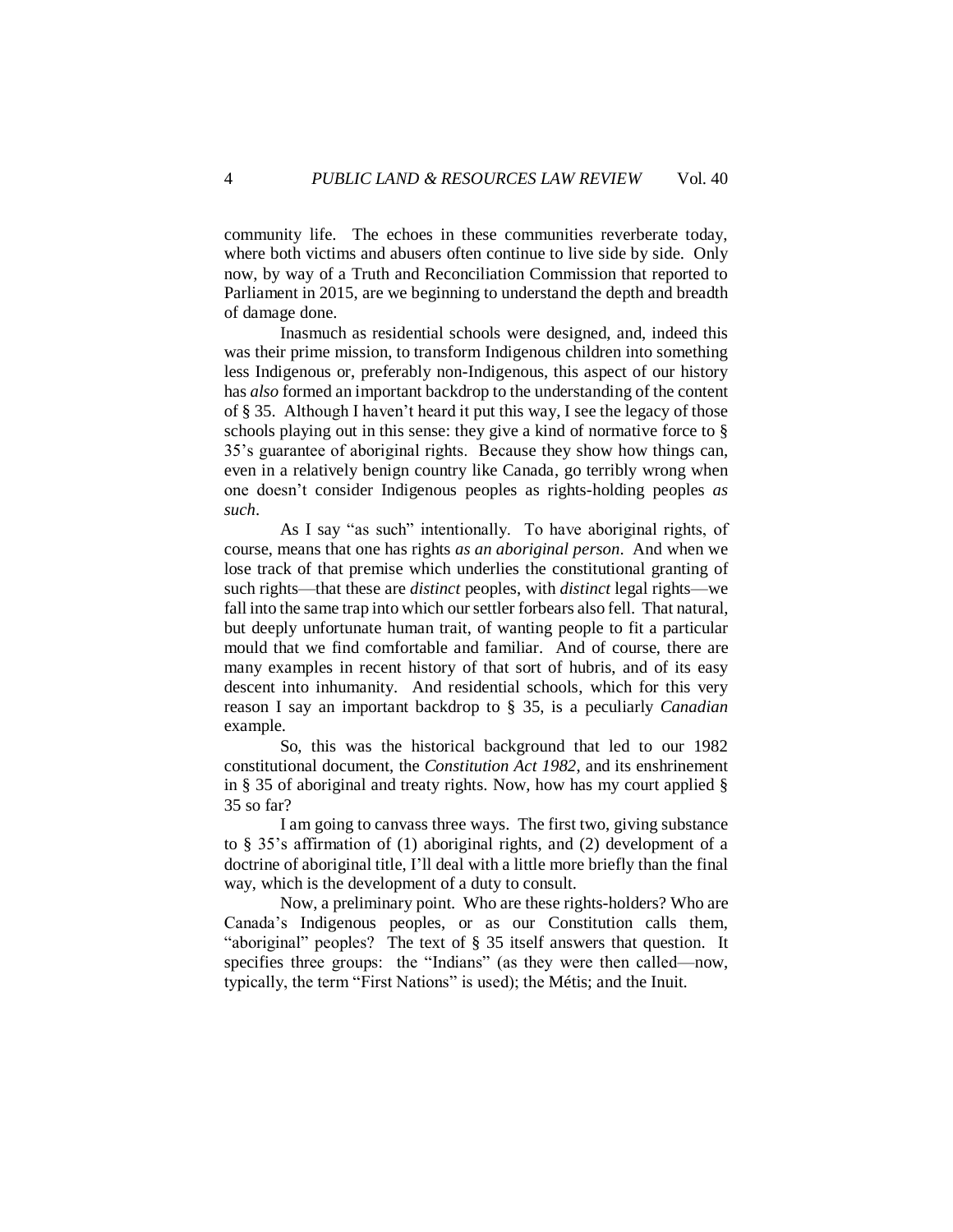Just who is Métis is the subject of some controversy. It typically refers to the descendants of the fur traders and First Nations women in western Canada, and I just learned from Professor Johnstone last evening, in places like the South Fork of the Teton River. Although some other people of mixed European and Aboriginal heritage claim to be Métis as well. I expect that "who is Métis" may land in our lap someday, and I won't say more on that today.

So: aboriginal rights; aboriginal title; and duty to consult. Now let me canvass each of these, and as I do so, I'll identify some areas of let us say—*tension*. Some have been resolved, some have been sort-of resolved, and some have been resolved *not at all*. And then I'll discuss where I think we might be going with all this; in other words, *what lies ahead in our legal development*?

So, let me first turn to aboriginal rights. First question: how are "aboriginal *rights* different from aboriginal *title*?" In 1996, in a case called *Van der Peet*, my Court distinguished aboriginal *title* from aboriginal *rights*, the latter being aboriginal interests in land falling *short* of title. <sup>4</sup> This is significant if you consider Indigenous communities that traversed large stretches of land over the course of the seasons or years—for example, to follow caribou or buffalo—or Indigenous communities that made use of the land for fishing or hunting purposes, but whose occupation was seen as falling short of supporting a claim of title. These aboriginal *rights* might include site-specific rights to engage in particular activities, practices, customs and traditions on lands that were integral for those purposes, but which also might be integral to *other* Indigenous communities that also historically made use of those lands.

Now all this may sound straight forward enough, depending on your standpoint, but let me point to one particular area of tension. Being where the way in which Indigenous people use the land has changed. Does the aboriginal right evolve without the use, so as to continue to protect it? While the Court said in two companion cases called *Marshall* and *Bernard*  that these practices, customs and activities can evolve over time, they have not always been considered to evolve in ways asserted by the Indigenous communities themselves.<sup>5</sup> For example: in *Lax Kw'alaams v. Canada*, in 2011, my Court held that cultural practices of exchanging one particular

<sup>4.</sup> R. v. Van der Peet*,* [1996] 2 S.C.R. 507.

<sup>5.</sup> R. v. Marshall; R. v. Bernard, [2005] 2 S.C.R. 220.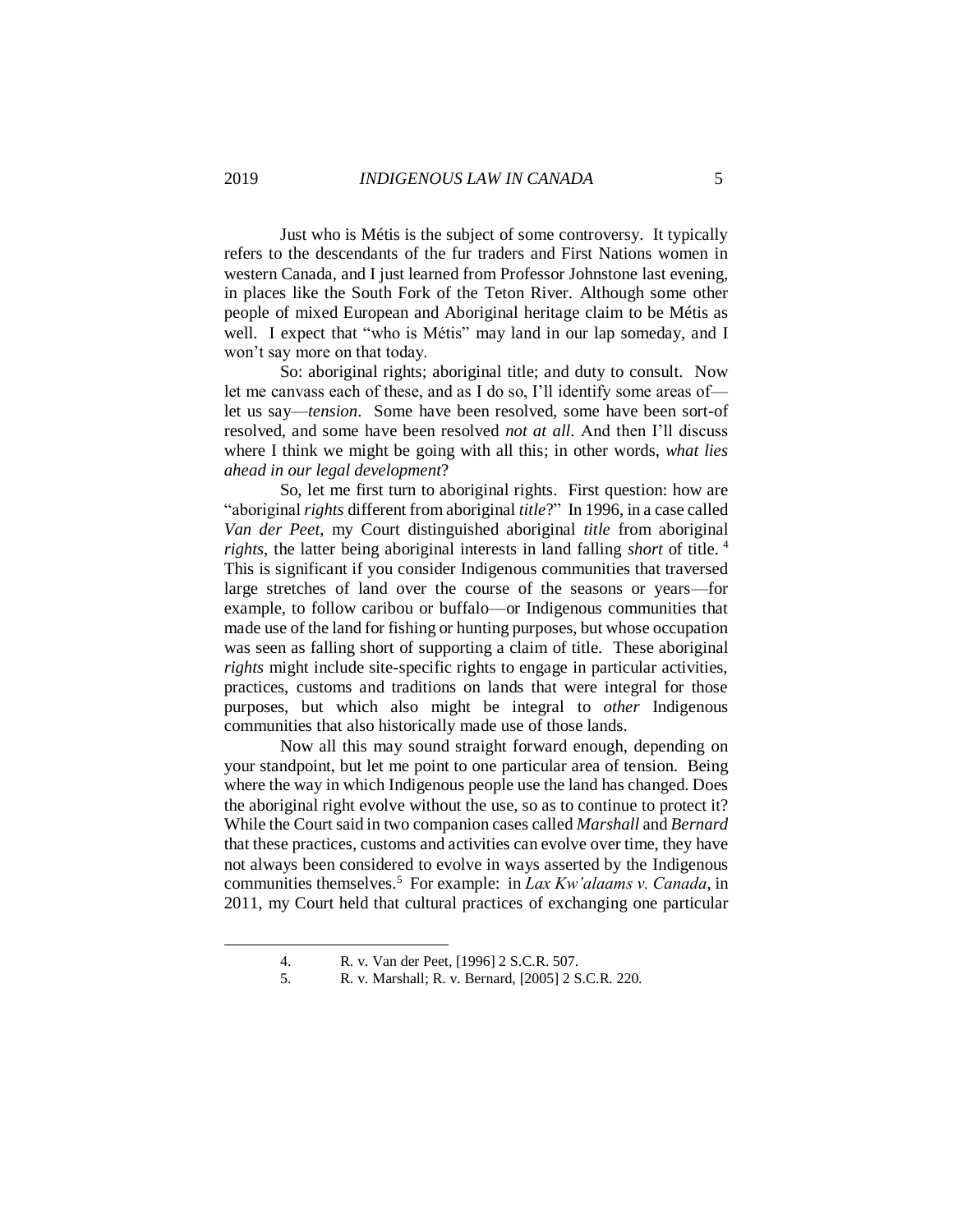species of fish and products derived from it did not *today* ground a commercial fishing right in *all* species of fish.<sup>6</sup>

So, what are some examples of aboriginal rights that have been protected? In its 1990 decision in *Sparrow v. The Queen*, my Court held that the practice of fishing for food, having been conducted prior to contact with Europeans, was protected under § 35.<sup>7</sup> But, in *Van der Peet*, the Court put a lid on that by ruling that there was no aboriginal right to market the fish caught for that purpose.

In two other companion cases in 2006 called *Sappier* and *Gray*, my Court recognized an aboriginal right to harvest logs for personal use: to build a house, for firewood and to make furniture. $8$  But again not for commercial use.

So, that's a thumbnail sketch of aboriginal rights. Let me turn to aboriginal title. And just to revisit the distinction: whereas an aboriginal *right* is a right to *use* land, aboriginal title confers a right to *the land itself*.

In a 1997 judgment called *Delgamuukw*, my Court developed a test for determining whether an Indigenous claimant holds title to land.<sup>9</sup> The claimant must *show occupancy at the time when the Crown*—which, I'll say for present purposes is shorthand for *the government*, which is the earlier colonial British state, or the later Canadian state—*asserted sovereignty over that land*.

So, to reiterate: a claim of aboriginal *title* hangs on the claimant showing occupancy *at the time the settler state asserted itself.* Meaning, the land must have been occupied by the claimant's people prior to the assertion of Crown sovereignty.But also, the Court in *Delgamuukw* said that Indigenous occupation must have been *exclusive*. (More about that in just a moment).And, if *present occupation* is being relied upon as *proof* of *pre-sovereignty occupation*, there must be *continuity* between *present and pre-sovereignty* occupation.

Now, back to the requirement of "exclusive," which—as you might guess—presents an area of some difficulty. Now, obviously, a measure of exclusivity is necessary because otherwise it would be possible for more than one Indigenous group to have title over the same piece of land. But, at the same time, my Court has cautioned that some flexibility

<sup>6.</sup> Lax Kw'alaams Indian Band v. Canada (Attorney General), [2011] 3 S.C.R. 535.

<sup>7.</sup> R. v. Sparrow, [1990] 1 S.C.R. 1075.

<sup>8.</sup> R. v. Sappier; R. v. Gray, [2006] 2 S.C.R. 686.

<sup>9.</sup> Delgamuukw v. British Columbia, [1997] 3 S.C.R. 1010.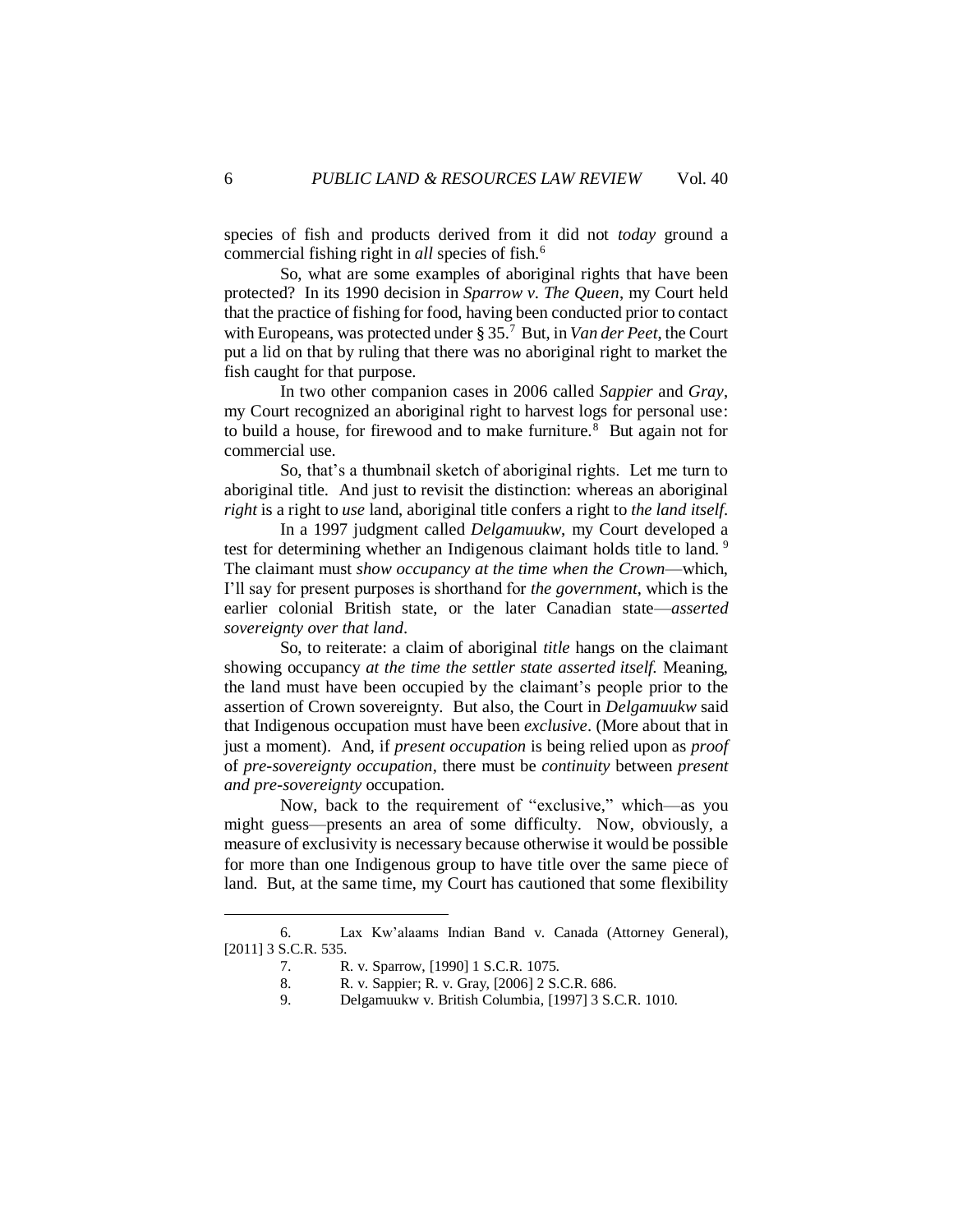should be allowed. So, for example, in *Delgamuukw* it said that where other Indigenous groups were present on the land or frequented the land, joint title might exist based on *shared* exclusivity. This notion of joint title can obviously get complicated—and we haven't yet had to decide it.

Another area of tension is in that last requirement: not just that there be prior occupation, and that it be exclusive, but that the occupation be *continuous*. And indeed, there has been significant criticism of that last requirement, since it suggests the need for an unbroken chain of continuity between prior and present occupation in circumstances where any break in that chain might well have been the product of an unjust colonial displacement.

And so, my Court has since, in the 2015 case of *Tsilqot'in* (the only decision in which the Supreme Court has actually recognized aboriginal title), clarified that continuity of occupation is not necessary.<sup>10</sup> It is, rather, merely an evidentiary basis by which present occupation *may* be used to prove prior occupation. But that does not mean that an aboriginal group cannot claim land that was occupied pre-sovereignty but has not been occupied since, even if that land is quite distant from presently occupied lands.

Now how far will that be taken? It remains to be seen. I think in most cases, realistically speaking, most claims will be using continuity between present and prior occupation to support title claims.

Another area of difficulty: what about Indigenous groups that were mobile—what are sometimes called "nomadic" or "semi-nomadic" peoples? How are *they* to prove that they occupied or possessed a territory and thus can claim aboriginal title to land?

And this is a particularly acute challenge for the Inuit, who, true enough, would confine themselves to a particular area, but a *very large* area, and would not remain at a single place within that area "continuously."

In a case 22 years ago called *Adams*, then Chief Justice Lamer opined that such peoples *could not* claim for title, but rather could claim for the lesser aboriginal *right* to use specific tracts of land for specific purposes.<sup>11</sup> About ten years later, in *Bernard*, my Court took a second look at the issue and decided that yes, in fact, such peoples can claim title to lands, but the strength of their claim would depend on the evidence.<sup>12</sup>

<sup>10.</sup> Tsilhqot'in Nation v. British Columbia, [2014] 2 S.C.R. 256.

R. v. Adams, [1996] 3 S.C.R. 101.

<sup>12.</sup> R. v. Bernard, [2005] 2 S.C.R. 220.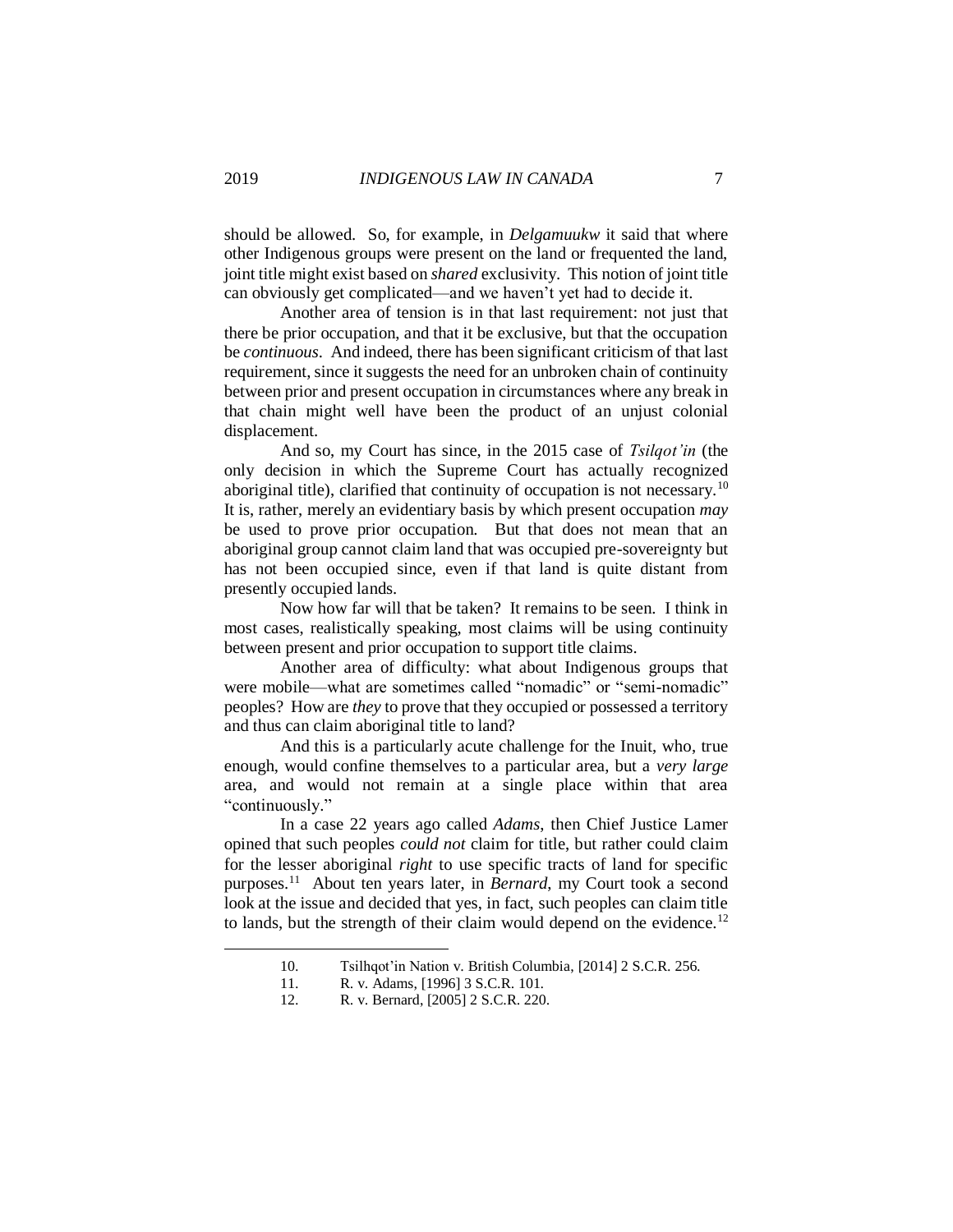Meaning, whether they could show sufficient possession or occupation depended on "all the circumstances," but that those circumstances would include the nature of the land and the manner in which it was used. So, sufficient possession or occupation at the time of the assertion of Crown authority could be established in a variety of ways, ranging from construction of dwellings, cultivation and enclosure of fields, or regular use of definite tracts for hunting and fishing. What "possession" means, then, for these purposes, is a highly contextual, nuanced concept.

The author of the lead judgment in *Bernard* was then Chief Justice McLachlin. A concurrence was written by Justice LeBel—a significant concurrence, I think, from the standpoint of nomadic Indigenous groups.

Common law concepts of property must, he said, be modified in order to develop a possession/occupancy standard that incorporates aboriginal understanding of property rights and use, informed as it was by geography, climate, terrain and their way of life. Any other approach, he cautioned, effectively treats Canada as *unoccupied*, thereby perpetuating the old injustice of *terra nullius*—meaning that the land belonged to nobody and was open to the first European who claimed it.

Without stating where I would land in a future case, I will say that I find this concurrence quite compelling. Surely the pre-Crown sovereignty way of life must be accounted for, and the nature of the land itself and the way in which it was used must be accounted for. Particularly where, I might add, many of these claimants *still remain* on that land and, particularly in the case of the Inuit, *still use it* for much the same purposes and in broadly similar ways.

Now there's another decision of importance on the challenge of nomadic or semi-nomadic peoples establishing prior occupation or possession. And it's a case I'd mentioned earlier, the 2015 case of *Tsilhqot'in*, decided just a few months before my appointment to the Supreme Court.

In that case, the Supreme Court overturned a decision of a lower appeals court which held that aboriginal title could not be proven without evidence of exclusive, intensive possession of the definite tract of land claimed. In doing so, the Supreme Court accepted that a historically mobile ("semi-nomadic" the Court called it) Indigenous group could establish exclusive occupation. And, as a result, it granted the historic first declaration of aboriginal title over a definite tract of land.

Now, I should probably mention something about the kinds of evidence that Canadian courts hear in title claims.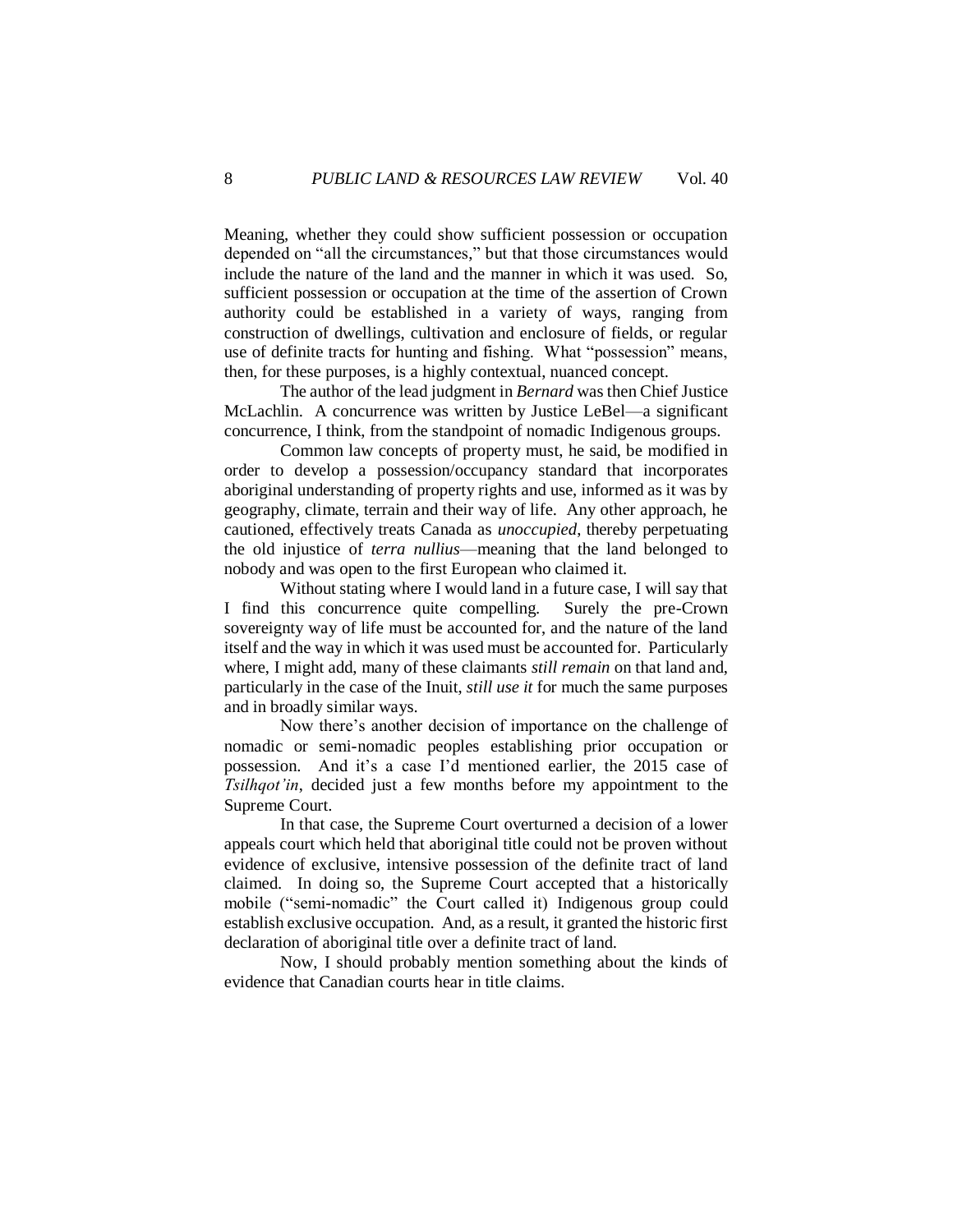The evidence in these cases is, in two words, complex and voluminous. It typically includes evidence of: pre-Crown sovereignty occupation by archaeologists, anthropologists, elders (for whom the rules of evidence are relaxed so that they can give evidence of their history has passed down through oral traditional stories and songs); reports on excavations; journals of early explorers; evidence of family histories and genealogical linkages that establish relationships between the land and its current occupants; and post-Crown sovereignty resettlements and relocations.

As to the volume, just as an example, the *Tsilhqot'in* trial took 339 trial days, spread over five years.

Now, that's (1) aboriginal *rights* and (2) aboriginal *title*. Which were, you will recall, two of the three ways in which the *inclusion* of § 35 in our Constitution of 1982—the section that enshrined aboriginal rights have changed the legal landscape. Or, more accurately, two of the three ways in which § 35 allowed the *Supreme Court of Canada* to change the legal landscape.

Now, (3) the third way, and where much of the action is under § 35 because, in part, these cases take so long to try—the judicial recognition and development of something called *the duty to consult*.

The original rationale for the duty to consult was as follows. Remember, I'd mentioned that very little of the territory of the province of British Columbia—our third largest province—was ceded by treaty. And so, treaty negotiations are happening *now*, and have been for nearly 30 years. And they are taking a long time. The reasons for this are complex but led to the obvious problem that in the meantime, *the world doesn't stop moving*. And, in particular, lumbering, mining, oil and gas exploration, and other resource extraction and development on lands being claimed under the treaty process does not stop happening. And, even more particularly, applications for provincial Crown licences to log, mine, build a road, develop a ski resort, whatever—all keep happening.

So, what to do where claims to lands and territories are being pursued through treaty negotiations, while the integrity of that land or those territories, or their value (howsoever one defines that value) is being depleted via resource extraction or development? In a landmark case called *Haida Nation*, the Supreme Court gave the answer.<sup>13</sup>

<sup>13.</sup> Haida Nation v. British Columbia (Minister of Forests), [2004] 3 S.C.R. 511.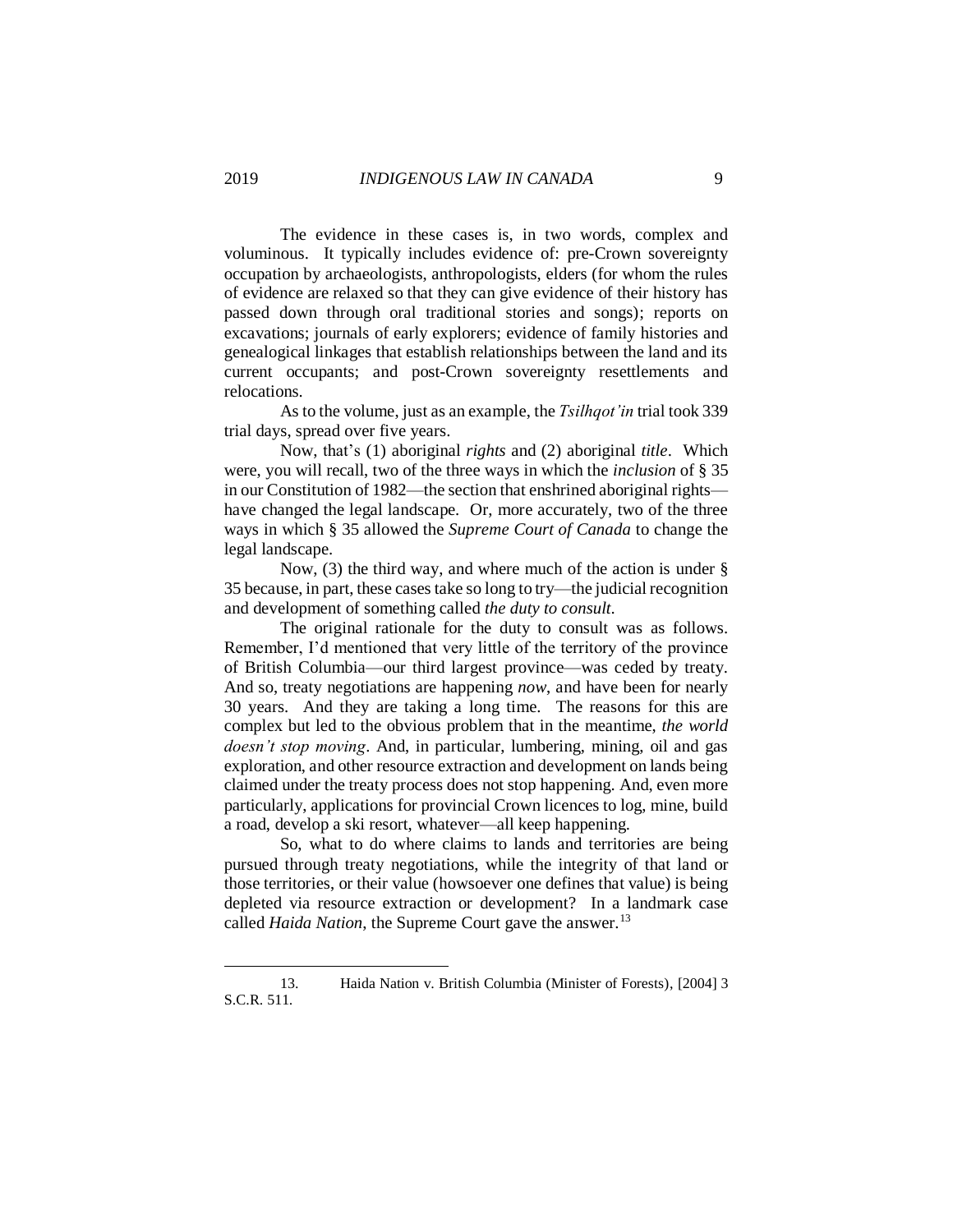Just offshore from the north coast of British Columbia is located an archipelago of islands called Haida Gwaii—formerly the Queen Charlotte Islands—the traditional homeland of the Haida people, who have been in treaty negotiations since the early 1990s, pursuant to a claim made over 120 years ago. The islands of Haida Gwaii are heavily forested and have been logged since before the First World War, although substantial old-growth forests still stand.

So, in the 1990s, the British Columbia government approved transfer of an old timber harvesting license to Weyerhaeuser, a large forest company. And the Haida challenged this transfer in the courts, invoking § 35. And in finding for the Haida, the Supreme Court said this: that the purpose of § 35 is to facilitate "reconciliation" between the assertion of Crown sovereignty by the British then Canadian state over land, and the prior occupation of that land by Indigenous peoples. Achieving this reconciliation is a constitutional imperative, which flows from something the Court referred to as "the Honour of the Crown." Meaning, the Crown has a duty to act *honourably* in all its dealings with Indigenous peoples. And that duty to act honourably means that the Crown cannot ride roughshod over Indigenous peoples' interests where claims affecting those interests are being seriously pursued in treaty negotiations. This means the Crown must consult and reasonably accommodate those interests pending resolution of the claim.

The point is that, while negotiations are being held, the Crown cannot make any decision allowing exploitation of claimed lands without consultation with the affected Indigenous peoples. This does not mean handing the Indigenous peoples a *veto*; while the goal may be to obtain consent, that is not the requirement. Rather, consultation is the requirement.

Now, to what extent does the Crown have to consult? How close to consent must it get? The answer is necessarily abstract, in that the extent of consultation will be influenced by the strength of the claim, and the extent to which the proposed activity would diminish what is being claimed. In the face of a strong claim and proposed development that would ravage the land, the consultation must be, as we say, "deep." In the face of a weak claim with minimal impact on the land, the consultation need not be so extensive. But true consultation there must be.

So, a duty to consult exists during that long holding period where we are in treaty negotiations. But what about once we have a treaty? Does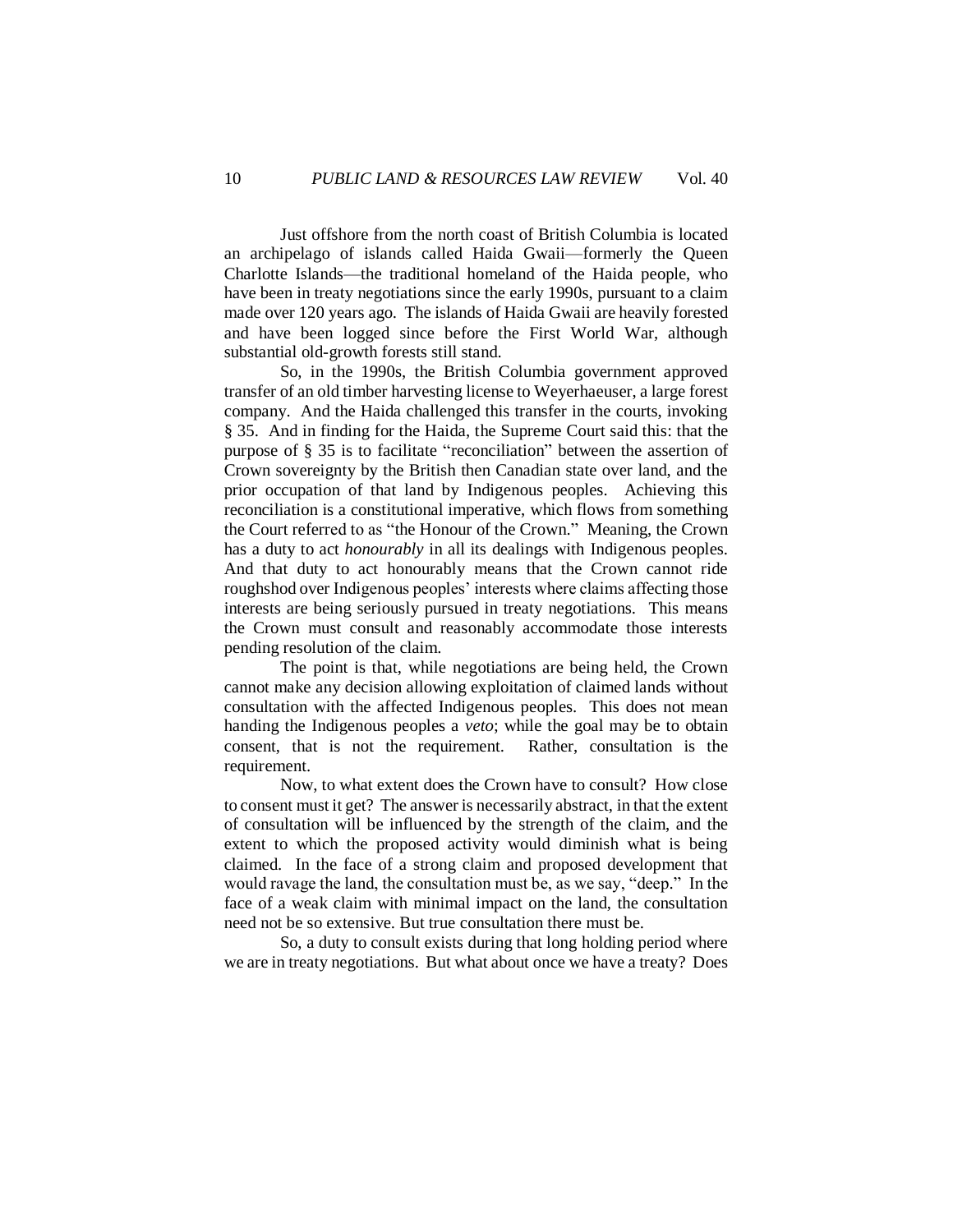the duty to consult evaporate, or does it continue to bind the Crown in respect of its treaty partner?

In 2005, in a case called *Mikasew Cree*, the Court extended this consulting requirement beyond the negotiation-towards-a-treaty stage, to a case where an actual treaty right was at stake, but where there was uncertainty about the scope of that treaty right. $14$  So, while that uncertainty is being sorted out in the courts, the Crown must consult on any matter that might undermine that potential right—usually where a company is seeking to extract resources from the disputed land.

And then, in 2014, in a case called *Grassy Narrows*, the Court went further, by stating that the duty to consult *still applies* even *after* the negotiation of a treaty, and even where *everyone clearly understands* the scope of the treaty right.<sup>15</sup> So, for example, if the Crown is exercising its powers which were reserved to the Crown under a treaty to allow settlement, mining, or logging on treaty lands, the Crown must *still* consult with its Indigenous treaty partners.

These pronouncements have opened up a whole new doctrine geared to protecting aboriginal rights under § 35. And, as you might imagine, it has required governments to develop new policy frameworks at the licence application and issuance stage in order to implement this doctrine.

The Supreme Court has revisited, and mostly strengthened, the doctrine on several occasions since those early cases. And I'll turn now to briefly outline the most important handful of those cases, beginning with its 2010 decision in *Rio Tinto v. Carrier Sekani*. 16

In *Rio Tinto v. Carrier Sekani*, the Crown approved excess sales of hydro-electric power by Rio Tinto, sourced from a dam located not far from where I was raised, as it happens, on the traditional lands of the member First Nations of the Carrier Sekani Tribal Council. Much of the damage to their lands had already occurred in the 1950s, with the construction of the dam which diverted the Nechako River and permanently displaced several aboriginal communities.

<sup>14.</sup> Mikisew Cree First Nation v. Canada (Minister of Canadian Heritage), [2005] 3 S.C.R. 388.

<sup>15.</sup> Grassy Narrows First Nation v. Ontario (Natural Resources), [2014] 2 S.C.R. 447.

<sup>16.</sup> Rio Tinto Alcan Inc. v. Carrier Sekani Tribal Council*,* [2010] 2 S.C.R. 650.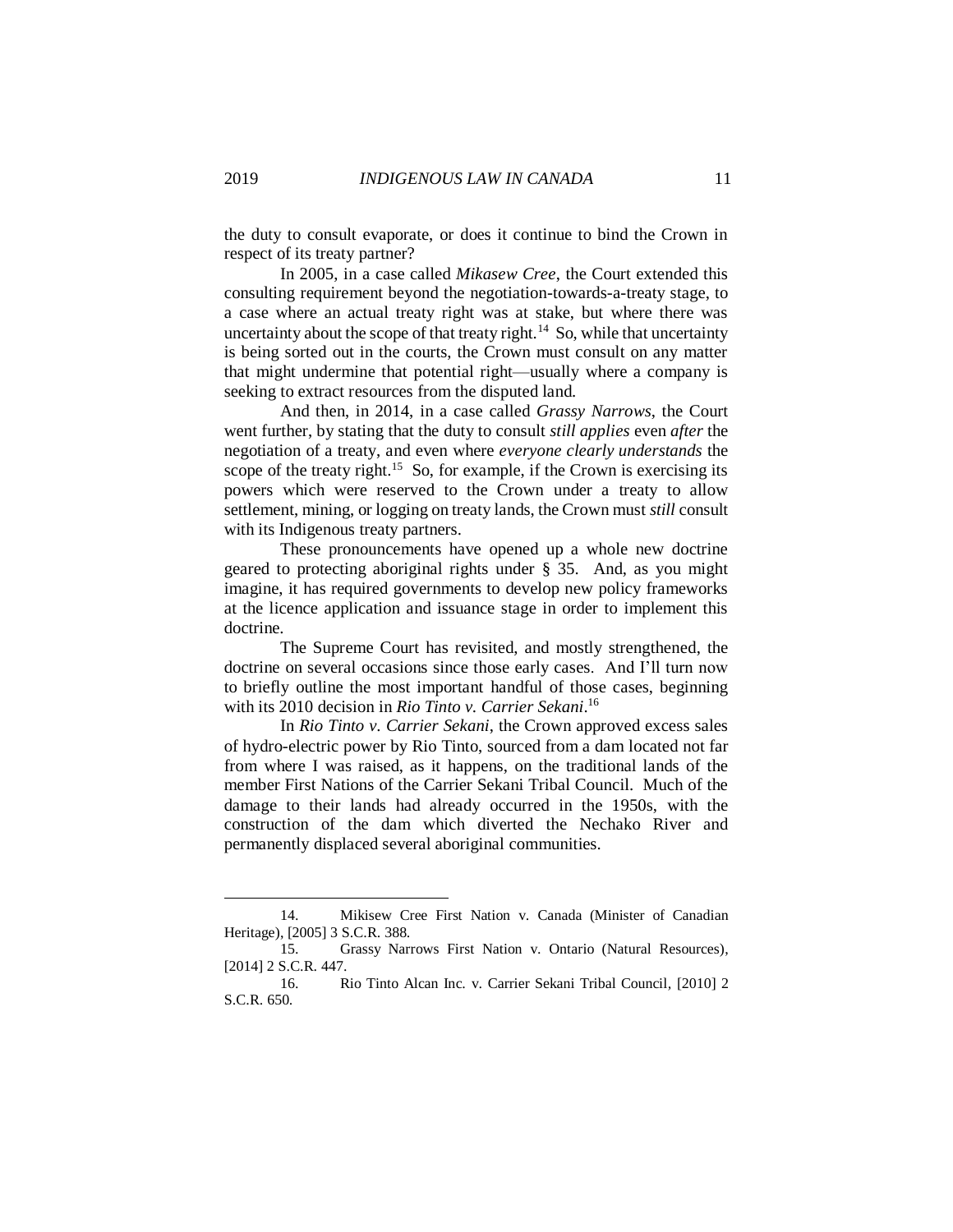Now, obviously, at the time Indigenous people were not consulted (since this was 30 years before § 35 even existed, and 50 years before the duty to consult was recognized). But in 2010, they argued that this *new* energy purchase agreement should be subject to consultation since it meant *further* diversion of the water of the Nechako River, which formed part of its claim area. For its part, the Crown argued that because most of the damage was already done, it owed no duty to consult in approving Rio Tinto's excess sales. The Supreme Court found for the Carrier Sekani and said *any* Crown conduct which might adversely impact *any* aboriginal claim or right must be the subject of consultation. While historical adverse effects cannot be addressed through consultation, the presence of an *additional* adverse effects suffices.

The other major issue addressed in *Rio Tinto v. Carrier Sekani* concerned the role public boards and administrative tribunals play in relation to the duty to consult, where the Crown has by statute delegated its decision-making powers to them. So, for example, if a provincial Crown has created by statute a board that decides on all forestry licence approvals, or all mining licence approvals, can Crown consultation occur through that board? What the Court said is that this depends upon the statutory mandate conferred upon the board or tribunal. If the mandate includes consultation, the board or tribunal may consult. If not, consultation must still occur—the Crown has that duty—even if that cannot occur within the procedures of the board or tribunal. Meaning, the responsible Cabinet Minister—the Minister of Forests, or the Minister of Mines, or the Minister of Indigenous Affairs—must ensure that consultation occurs, by whatever means the Crown has at its disposal.

So, two key issues were addressed and mostly resolved in *Rio Tinto*: (1) what do we do with historical breaches? (The answer: no obligation to consult, on past breaches, although proposed exacerbations are subject to the duty to consult); and (2) what about decisions made by administrative tribunals? (The answer: if their mandate allows for consultation, it may occur through its processes). And this latter point was affirmed in the other significant case—actually, two companion cases decided in 2017, being the cases of *Clyde River*<sup>17</sup> and *Chippewas of the Thames*, <sup>18</sup> both of which dealt with the National Energy Board, which is a

<sup>17.</sup> Clyde River (Hamlet) v. Petroleum Geo-Services Inc*.*, [2017] 1 S.C.R. 1069.

<sup>18.</sup> Chippewas of the Thames First Nation v. Enbridge Pipelines Inc., [2017] 1 S.C.R. 1099.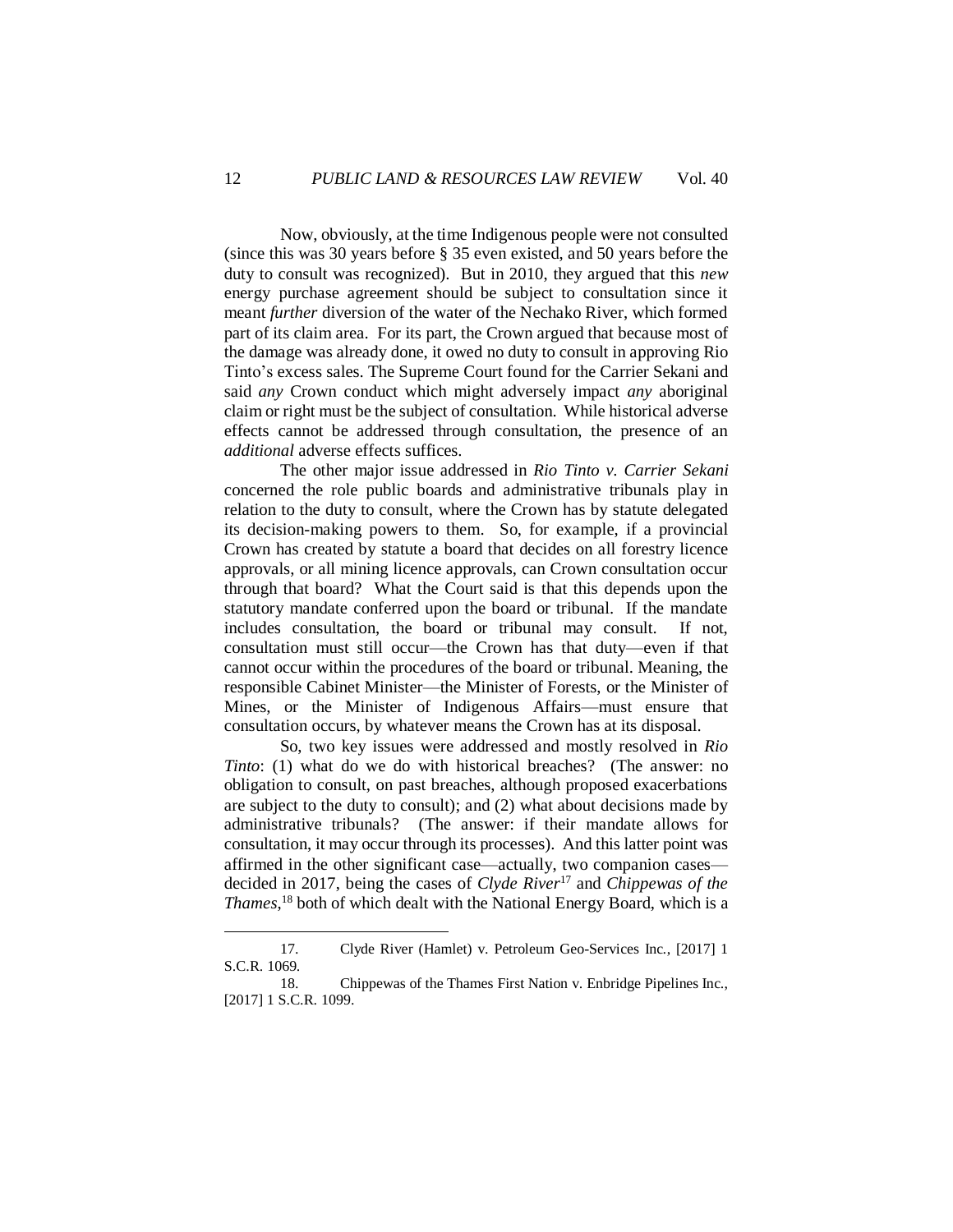federal administrative tribunal and regulatory agency, and the final decision-maker for issuing authorizations for activities such as exploration and drilling for the production of oil and gas in certain designated areas. And the issue was whether the Crown's duty to consult could be met by that agency's own investigative and hearing processes, or whether the duty could only be met by a Minister of the Crown acting personally.

And, in both cases, it was affirmed—consistent with *Rio Tinto v. Carrier Sekani*—that it is open to legislatures to empower regulatory bodies to play a role in fulfilling the Crown's duty to consult. While the Crown always holds ultimate responsibility for ensuring consultation is adequate, it may rely on processes of a regulatory agency to fulfill its duty to consult. In these cases, the Crown's reliance on the National Energy Board was legally sound since its statutory mandate allowed for adequate consultation.

So, this is where the jurisprudence of my Court has come to: a significant but still developing body of law on (1) aboriginal rights; (2) aboriginal title; and a perhaps maturing body of law on (3) the duty to consult.

Let me close with this point. Until my appointment to the bench, I had spent very little of the previous 25 years fretting about aboriginal law. My area of practice was different. My academic interests were different. So, I approach this either with fresh eyes, or as a dilettante, depending on your perspective.

But it seems to me, whether speaking as someone approaching the field afresh or as an untutored neophyte, that we in Canada are entering a period in which our legal culture and constitutional law may be transformed. Whether this occurs and how this occurs depends on our response to the great challenge of our constitutional order as it relates to Indigenous peoples. That challenge, as I see it, is how to achieve change outside the court process. That is, how to achieve change through negotiating provisional outcomes, rather than adjudicating final outcomes, where agreement on those final outcomes is lacking.

Resolving issues in this way seems to be to be more faithful to the predicament in which we find ourselves in Canada. My country is comprised of overlapping societies, not sealed off from each other in watertight compartments. For most of us, Indigenous and non-Indigenous, our home is *in Canada*, and not anywhere else. An out-of-court process by which we negotiate the rules of our co-existence seems to me to be a